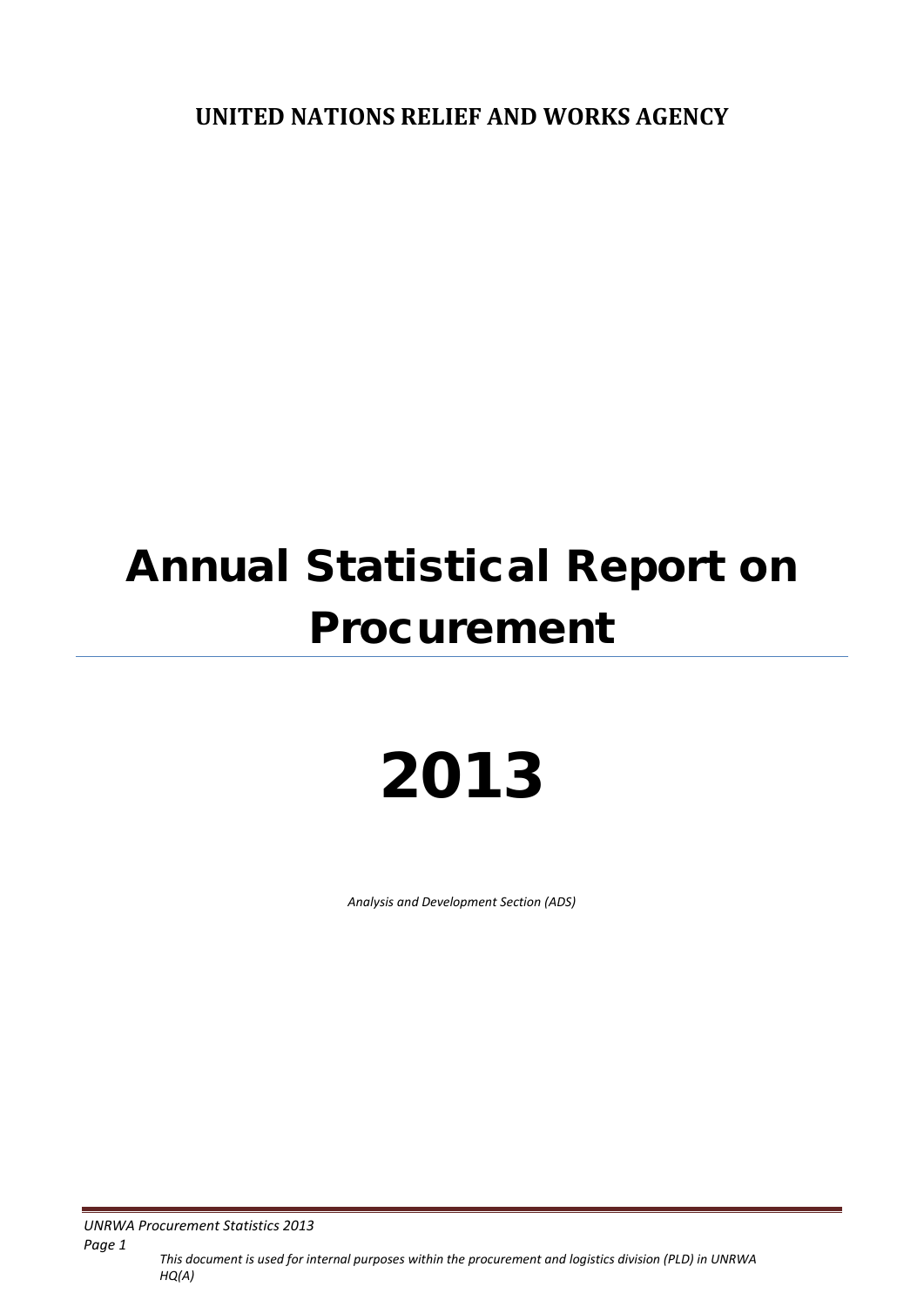#### **UNRWA Procurement Statistics 2013**

#### **1. Breakdown of Procurement per Contracts Type and Issuing Locations**

| ID             | <b>Location</b> | <b>Category</b>        | Value (US \$) | % from same<br>category                 | <b>Proportion</b> | <b>Count of</b><br><b>Contracts</b> | <b>Proportion</b> |
|----------------|-----------------|------------------------|---------------|-----------------------------------------|-------------------|-------------------------------------|-------------------|
| 0              | <b>HQA</b>      | Construction           | 0             | 0.00%                                   | 0.00%             | 0                                   | 0.00%             |
| $\overline{0}$ | <b>HQA</b>      | <b>Purchase Orders</b> | 105,383,430   | 62.97%                                  | 36.40%            | 670                                 | 7.90%             |
| 0              | <b>HQA</b>      | <b>Services</b>        | 18,183,282    | 36.51%                                  | 6.28%             | 514                                 | 6.06%             |
| 2              | FOG             | Construction           | 12,360,950    | 17.08%                                  | 4.27%             | 24                                  | 0.28%             |
| $\overline{2}$ | FOG             | Purchase Orders        | 22,354,178    | 13.36%                                  | 7.72%             | 1532                                | 18.06%            |
| 2              | <b>FOG</b>      | Services               | 7,304,312     | 14.66%                                  | 2.52%             | 259                                 | 3.05%             |
| 3              | <b>FOL</b>      | Construction           | 46,639,582    | 64.46%                                  | 16.11%            | 32                                  | 0.38%             |
| 3              | <b>FOL</b>      | <b>Purchase Orders</b> | 12,139,927    | 7.25%                                   | 4.19%             | 1208                                | 14.24%            |
| 3              | <b>FOL</b>      | <b>Services</b>        | 8,191,242     | 16.45%                                  | 2.83%             | 652                                 | 7.69%             |
| 4              | FOS             | Construction           | 156,049       | 0.22%                                   | 0.05%             | 3                                   | 0.04%             |
| 4              | <b>FOS</b>      | <b>Purchase Orders</b> | 15,378,015    | 9.19%                                   | 5.31%             | 638                                 | 7.52%             |
| 4              | <b>FOS</b>      | Services               | 1,695,715     | 3.40%                                   | 0.59%             | 347                                 | 4.09%             |
| 5              | <b>FOJ</b>      | Construction           | 5,144,287     | 7.11%                                   | 1.78%             | 53                                  | 0.62%             |
| 5              | <b>FOJ</b>      | <b>Purchase Orders</b> | 6,537,368     | 3.91%                                   | 2.26%             | 787                                 | 9.28%             |
| 5              | <b>FOJ</b>      | <b>Services</b>        | 9,356,135     | 18.78%                                  | 3.23%             | 205                                 | 2.42%             |
| 6              | <b>FOW</b>      | Construction           | 8,058,166     | 11.14%                                  | 2.78%             | 15                                  | 0.18%             |
| 6              | <b>FOW</b>      | <b>Purchase Orders</b> | 5,563,783     | 3.32%                                   | 1.92%             | 925                                 | 10.91%            |
| 6              | <b>FOW</b>      | Services               | 4,654,775     | 9.35%                                   | 1.61%             | 574                                 | 6.77%             |
| 7              | <b>HQG</b>      | <b>Services</b>        | 422,337       | 0.85%                                   | 0.15%             | 44                                  | 0.52%             |
|                |                 | Total Value (\$)       |               | 289,523,533 Total Count of Transactions |                   | 8482                                |                   |

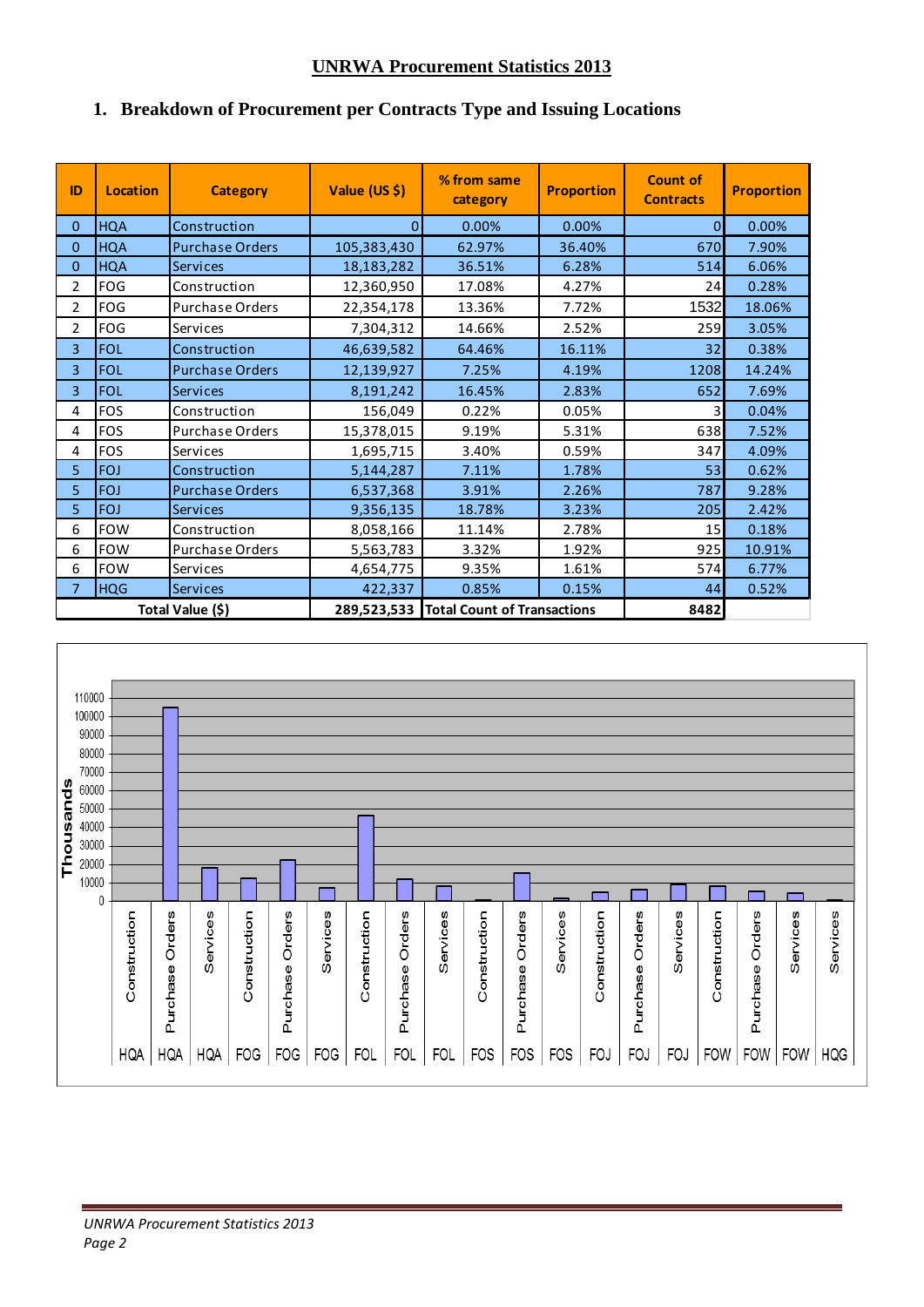#### **2. Summary of Procurement Value per Issuing Location**

|            | <b>Amount US \$</b> | <b>Proportion</b> |
|------------|---------------------|-------------------|
| <b>HQA</b> | 123,566,712         | 43%               |
| <b>FOG</b> | 42,019,440          | 15%               |
| <b>FOL</b> | 66,970,751          | 23%               |
| <b>FOS</b> | 17,229,779          | 5.9%              |
| <b>FOJ</b> | 21,037,790          | 7%                |
| <b>FOW</b> | 18,276,724          | 6%                |
| <b>HQG</b> | 422,337             | 0.1%              |
|            | 289,523,533         | <b>US Dollar</b>  |



### **3. Comparison between 2012 and 2013Total Procurement Volume per Contracts Type**

|                        | <b>Total</b> | <b>Proportion</b> Count Proportion |      |      |
|------------------------|--------------|------------------------------------|------|------|
| <b>Purchase Orders</b> | 167,356,701  | 58%                                | 5760 | 68%  |
| <b>Construction</b>    | 72,359,034   | 25%                                | 127  | 1%   |
| <b>Services</b>        | 49,807,798   | 17%                                | 2595 | 31%  |
|                        | 289,523,533  | 100%                               | 8482 | 100% |

| ٠ |        | ۹ |     |
|---|--------|---|-----|
|   | $\sim$ |   | . . |
|   |        |   |     |



#### **2012**

|                        | <b>Total</b> | <b>Proportion</b> Count Proportion |      |      |
|------------------------|--------------|------------------------------------|------|------|
| <b>Purchase Orders</b> | 140,934,663  | 48%                                | 5238 | 68%  |
| <b>Construction</b>    | 101,776,755  | 35%                                | 164  | 2%   |
| <b>Services</b>        | 49,442,642   | 17%                                | 2315 | 30%  |
|                        | 292,154,060  | 100%                               | 7717 | 100% |

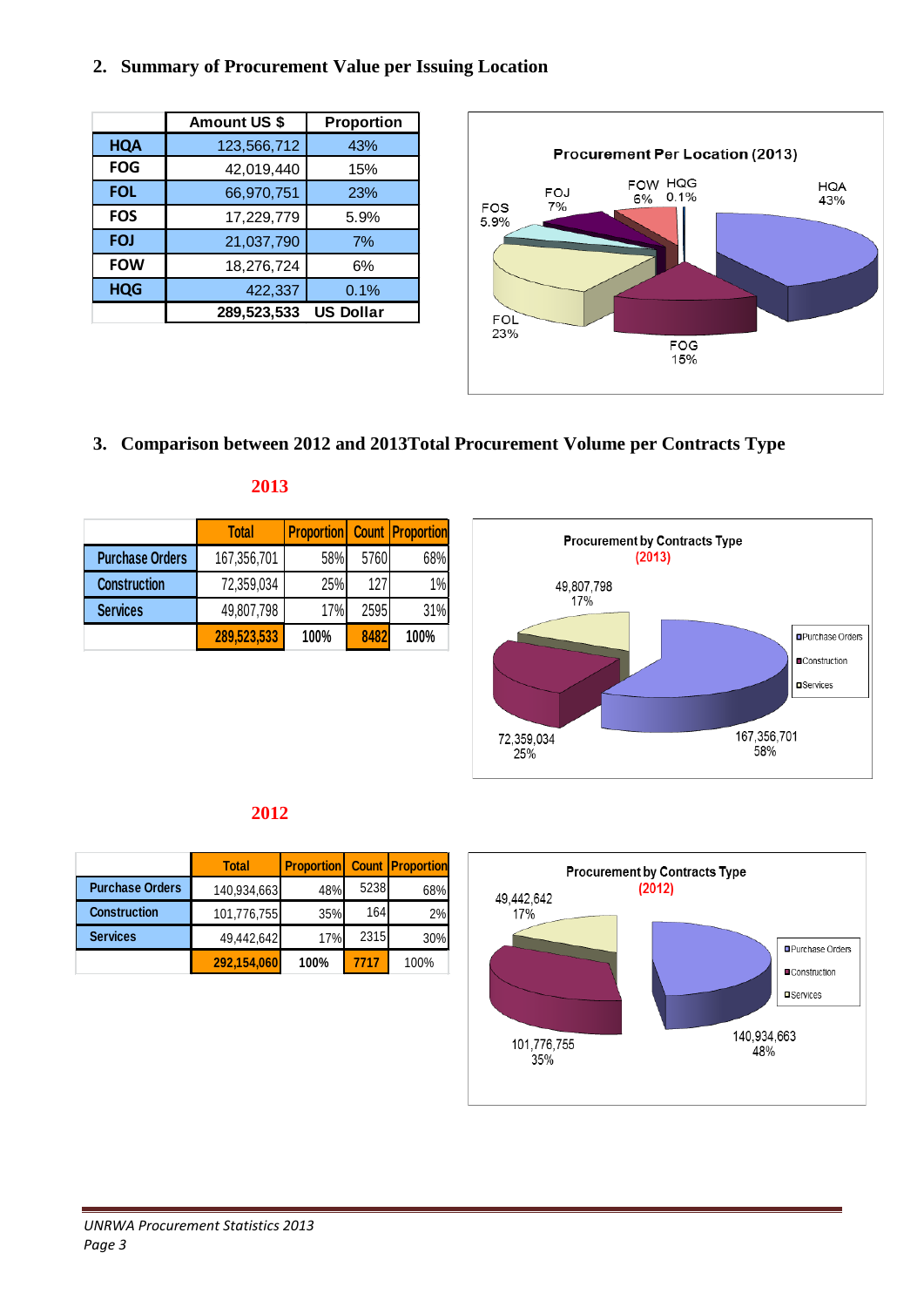#### **4. Purchase Order Count by Destination**

|                  |               |            | <b>Delivery Location</b> |            |            |            |               |  |  |
|------------------|---------------|------------|--------------------------|------------|------------|------------|---------------|--|--|
|                  |               | <b>FOG</b> | <b>FOL</b>               | <b>FOS</b> | <b>FOJ</b> | <b>FOW</b> | <b>Totals</b> |  |  |
|                  | <b>HQA</b>    | 153        | 90                       | 143        | 211        | 73         | 670           |  |  |
|                  | <b>FOG</b>    | 1532       |                          |            |            |            | 1532          |  |  |
|                  | <b>FOL</b>    |            | 1188                     | 20         |            |            | 1208          |  |  |
|                  | <b>FOS</b>    |            |                          | 638        |            |            | 638           |  |  |
| POTESUITOFIEID F | <b>FOJ</b>    |            |                          |            | 785        |            | 787           |  |  |
|                  | <b>FOW</b>    |            |                          |            |            | 925        | 925           |  |  |
|                  | <b>Totals</b> | 1685       | 1279                     | 802        | 996        | 998        | 5,760         |  |  |



#### **5. Purchase Order Dollar Values by Destination**

|                              |                  |            | <b>Delivery Location</b> |            |            |            |             |  |  |  |
|------------------------------|------------------|------------|--------------------------|------------|------------|------------|-------------|--|--|--|
|                              |                  | <b>FOG</b> | <b>FOL</b>               | <b>FOS</b> | <b>FOJ</b> | <b>FOW</b> | Totals \$   |  |  |  |
|                              | <b>HQA</b>       | 71,568,289 | 3,896,730                | 16,364,647 | 7,271,081  | 6,282,683  | 105,383,430 |  |  |  |
|                              | <b>FOG</b>       | 22,354,178 |                          |            |            |            | 22,354,178  |  |  |  |
|                              | <b>FOL</b>       |            | 12,077,553               | 62,374     |            |            | 12,139,927  |  |  |  |
|                              | <b>FOS</b>       |            |                          | 15,378,015 |            |            | 15,378,015  |  |  |  |
| Pol <sup>issuing field</sup> | <b>FOJ</b>       |            | 55,092                   | 4,970      | 6,477,306  |            | 6,537,368   |  |  |  |
|                              | <b>FOW</b>       |            |                          |            |            | 5,563,783  | 5,563,783   |  |  |  |
|                              | <b>Totals \$</b> | 93,922,467 | 16,029,375               | 31,810,006 | 13,748,387 | 11,846,466 | 167,356,701 |  |  |  |

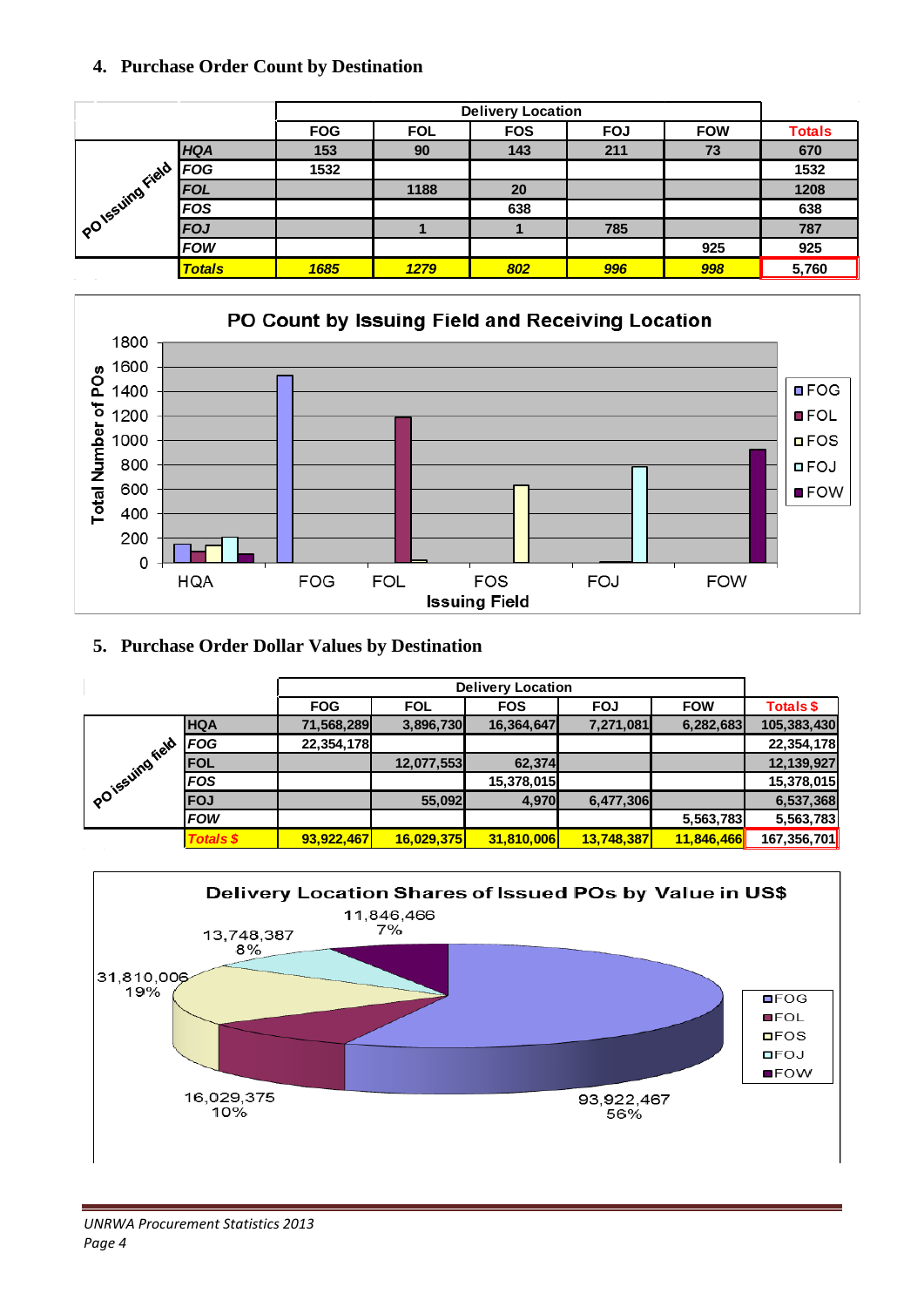

#### **6. Procurement Top 10 Countries of Vendors**

| <b>Country</b>         | <b>Amount in \$</b> | <b>No. of Contracts</b> |
|------------------------|---------------------|-------------------------|
| Palestine              | 96,532,685          | 3,060                   |
| Lebanon                | 74,673,421          | 1,892                   |
| Jordan                 | 31,308,244          | 1,575                   |
| <b>The Netherlands</b> | 22,841,413          | 41                      |
| Syria                  | 18,244,032          | 969                     |
| Turkey                 | 13,519,229          | 91                      |
| Italy                  | 12,443,463          | 47                      |
| <b>Israel</b>          | 7,019,111           | 380                     |
| <b>UAE</b>             | 2,848,488           | 58                      |
| Belgium                | 2,429,140           | 13                      |
| <b>Other Countries</b> | 7,664,307           | 356                     |
|                        | 289,523,533         | 8,482                   |

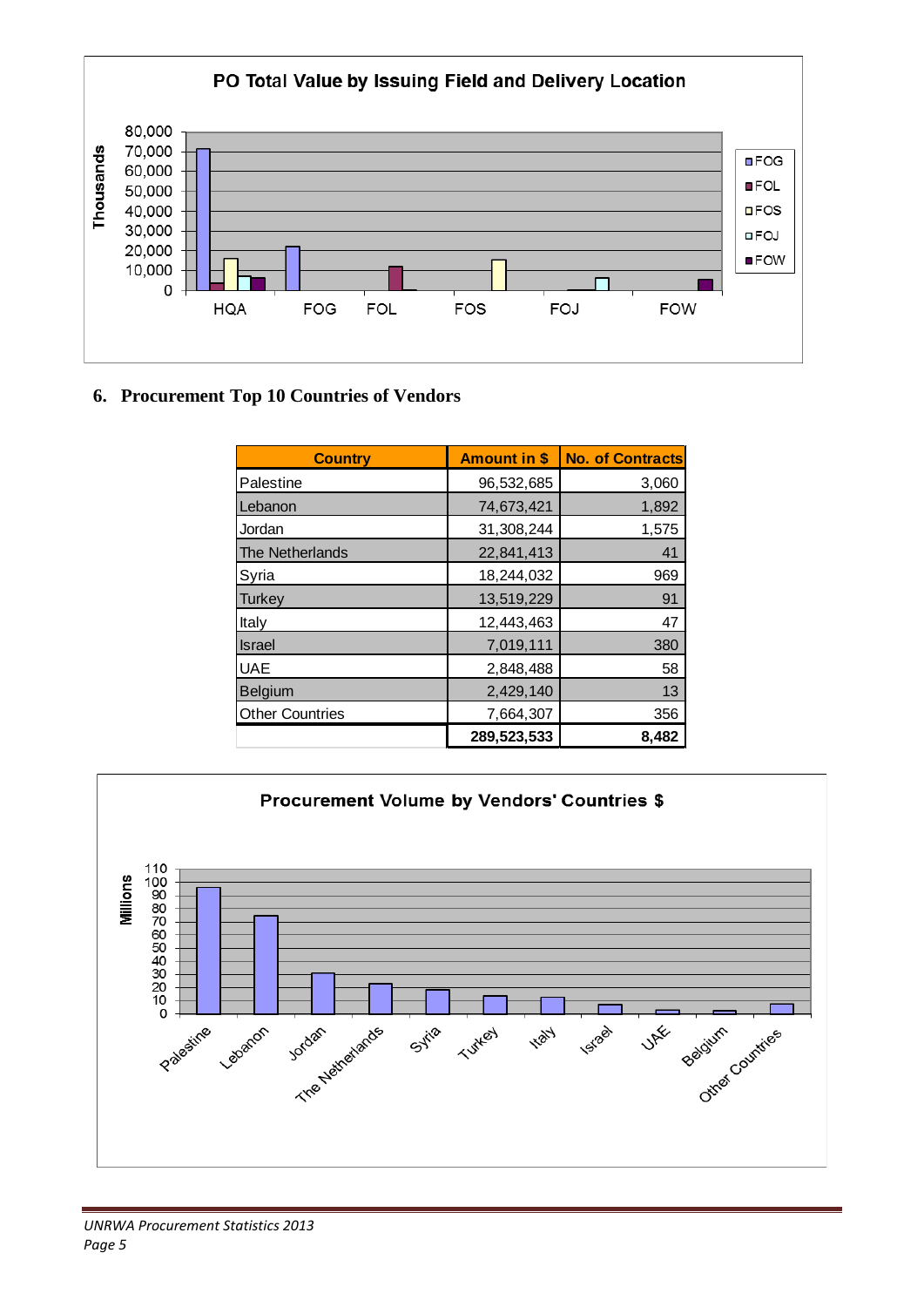**7. Procurement (Goods, Services & Construction) per Suppliers/Contractors Country of Origin (Full List)**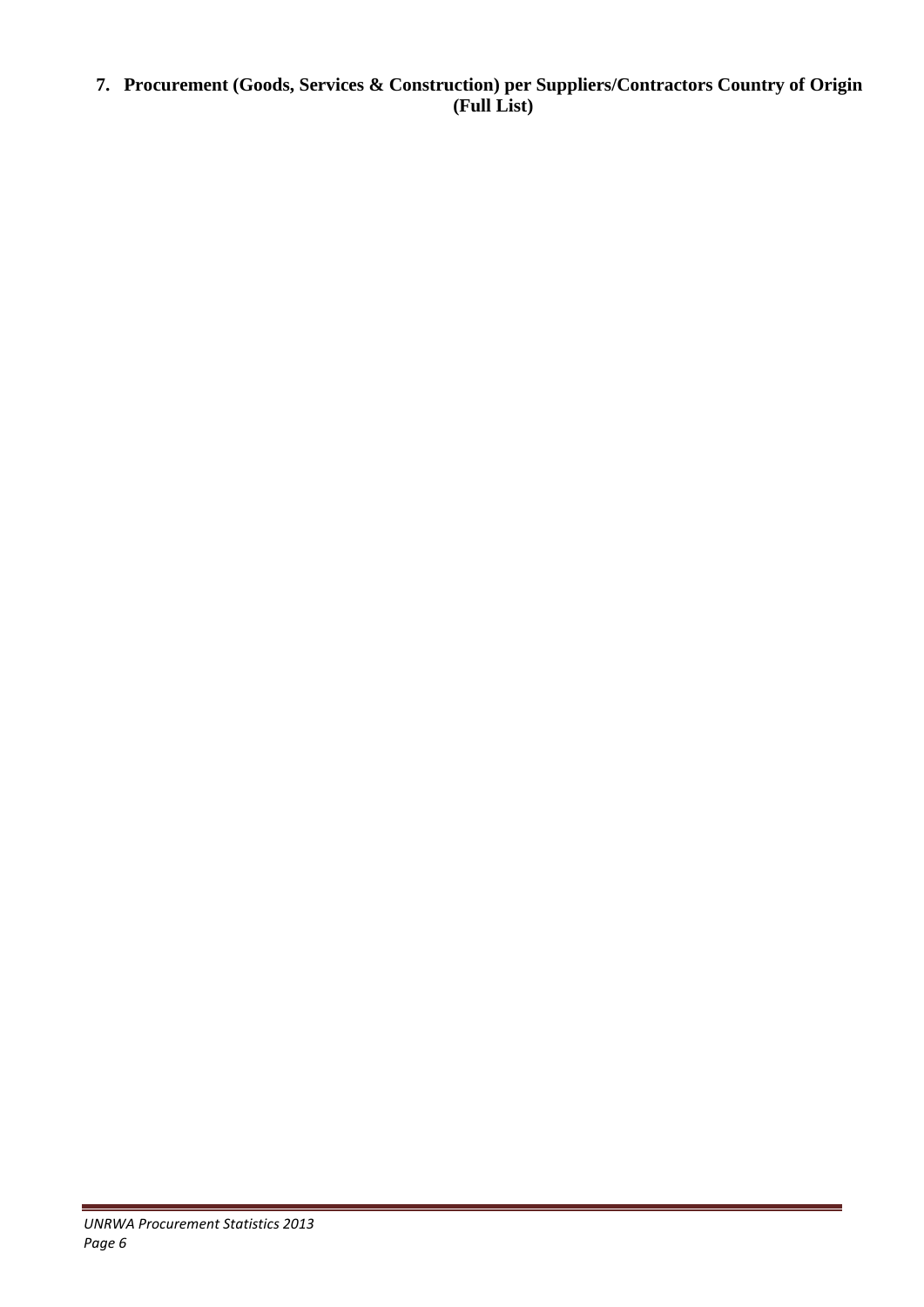## **8. Analysis by Threshold of Contracts for Goods, Services and Construction**

| <b>Purchase Orders</b> |                  |             |                |            |            |            |            |               |               |
|------------------------|------------------|-------------|----------------|------------|------------|------------|------------|---------------|---------------|
|                        |                  | <b>HQA</b>  | <b>FOG</b>     | <b>FOL</b> | <b>FOS</b> | <b>FOJ</b> | <b>FOW</b> | <b>Totals</b> | $\frac{9}{6}$ |
|                        | No. of Contracts | 38          |                |            |            |            |            | 41            | 0.7%          |
| > \$1m                 | Value            | 56,729,695  | 1,071,877      |            | 1,176,262  | 2,002,884  |            | 60,980,718    | 36.4%         |
|                        | No. of Contracts | 26          | $\overline{2}$ |            |            |            |            | 30            | 0.5%          |
| 500k-1m                | Value            | 18,636,632  | .441,172       | 1,264,810  |            |            |            | 21,342,614    | 12.8%         |
|                        | No. of Contracts | 91          | 54             | 13         | 38         |            |            | 205           | 3.6%          |
| 100-500k               | Value            | 20,592,689  | 9,915,145      | 2,614,420  | 7,830,253  | 1,083,343  | 393,336    | 42,429,186    | 25.4%         |
|                        | No. of Contracts | 224         | 249            | 225        | 159        | 89         | 115        | 1,061         | 18.4%         |
| 10-100k                | Value            | 8,392,203   | 7,421,021      | 6,148,027  | 5,220,721  | 1,891,233  | 2,872,465  | 31,945,670    | 19.0%         |
|                        | No. of Contracts | 291         | 1,226          | 968        | 440        | 691        | 807        | 4,423         | <b>76.8%</b>  |
| < 10k                  | Value            | 1,032,211   | 2,504,963      | 2,112,670  | 1,150,779  | 1,559,908  | 2,297,982  | 10,658,513    | 6.4%          |
| <b>IContract Count</b> |                  | 670         | 1,532          | 1,208      | 638        | 787        | 925        | 5,760         |               |
| Value \$               |                  | 105,383,430 | 22,354,178     | 12,139,927 | 15,378,015 | 6,537,368  | 5,563,783  | 167,356,701   |               |

| <b>Service Contracts</b> |                          |            |                  |            |                 |            |                 |            |               |              |
|--------------------------|--------------------------|------------|------------------|------------|-----------------|------------|-----------------|------------|---------------|--------------|
|                          |                          | <b>HQA</b> | <b>FOG</b>       | <b>FOL</b> | <b>FOS</b>      | <b>FOJ</b> | <b>FOW</b>      | <b>HQG</b> | <b>Totals</b> | $\%$         |
|                          | No. of Contracts         |            |                  |            |                 |            |                 |            |               | 0.2%         |
| > \$1m                   | Value                    | 11,285,423 |                  |            |                 |            | ,287,541        |            | 12,572,964    | 25.3%        |
|                          | No. of Contracts         |            | $\Omega$         |            |                 |            |                 |            |               | 0.2%         |
| 500k-1m                  | Value                    | 1,104,485  | ,486,601         |            |                 | 1,016,703  |                 |            | 3,607,789     | 7.2%         |
|                          | <b>INo. of Contracts</b> | 12         | 15               | 17         |                 | 19         | o               |            | 69            | 2.7%         |
| 100-500k                 | Value                    | 2,153,818  | 2,830,672        | 4,636,365  | 408,883         | 7,242,167  | 208,696         | 299,783    | 17,780,384    | 35.7%        |
|                          | No. of Contracts         | 86         | 70               | 86         | 28 <sup>1</sup> | 20         | 70 <sup>°</sup> |            | 362           | <b>13.9%</b> |
| 10-100k                  | Value                    | 2,363,668  | 2,465,501        | 2,293,976  | 613,968         | 703.144    | ,832,011        | 33,260     | 10,305,528    | 20.7%        |
|                          | <b>No. of Contracts</b>  | 411        | 172 <sub>2</sub> | 549        | 316             | 164        | 501             | 41         | 2,154         | 83.0%        |
| < 10k                    | Value                    | 1,275,888  | 521,538          | 1,260,901  | 672.864         | 394,121    | ,326,527        | 89,294     | 5,541,133     | 11.1%        |
| <b>Contract Count</b>    |                          | 514        | 259              | 652        | 347             | 205        | 574             | 44         | 2595          |              |
| Value \$                 |                          | 18,183,282 | 7,304,312        | 8,191,242  | 1,695,715       | 9,356,135  | 4,654,775       | 422,337    | 49,807,798    |              |

| <b>Construction and Maintenance Contracts</b> |                         |                 |            |            |            |            |               |       |
|-----------------------------------------------|-------------------------|-----------------|------------|------------|------------|------------|---------------|-------|
|                                               |                         | <b>FOG</b>      | <b>FOL</b> | <b>FOS</b> | <b>FOJ</b> | <b>FOW</b> | <b>Totals</b> | $\%$  |
|                                               | No. of Contracts        |                 |            |            |            |            | 25            | 19.7% |
| > \$1m                                        | Value                   | 11,888,792      | 43,414,870 |            | 1,545,080  | 5,781,445  | 62,630,187    | 86.5% |
|                                               | No. of Contracts        |                 |            |            |            |            |               | 1.6%  |
| 500k-1m                                       | Value                   |                 |            |            | 568,579    | 503,302    | 1,071,881     | 1.5%  |
|                                               | No. of Contracts        |                 | 10         |            |            |            | 21            | 16.5% |
| 100-500k                                      | Value                   | 142,160         | 2,432,357  | 122,172    | 896,012    | 1,663,052  | 5,255,753     | 7.2%  |
|                                               | <b>No. of Contracts</b> |                 |            |            | 41         |            | 64            | 50.4% |
| 10-100 <sub>k</sub>                           | Value                   | 295,066         | 792,355    | 24,877     | 2,078,589  | 96,156     | 3,287,043     | 4.6%  |
|                                               | No. of Contracts        |                 |            |            |            |            | 15            | 11.8% |
| $10k$                                         | Value                   | 34,932          |            | 9,000      | 56,027     | 14,211     | 114,170       | 0.2%  |
| Contract Count<br>24                          |                         | 32 <sub>2</sub> |            | 53         | 15         | 127        |               |       |
| Value \$                                      |                         | 12,360,950      | 46,639,582 | 156,049    | 5,144,287  | 8,058,166  | 72,359,034    |       |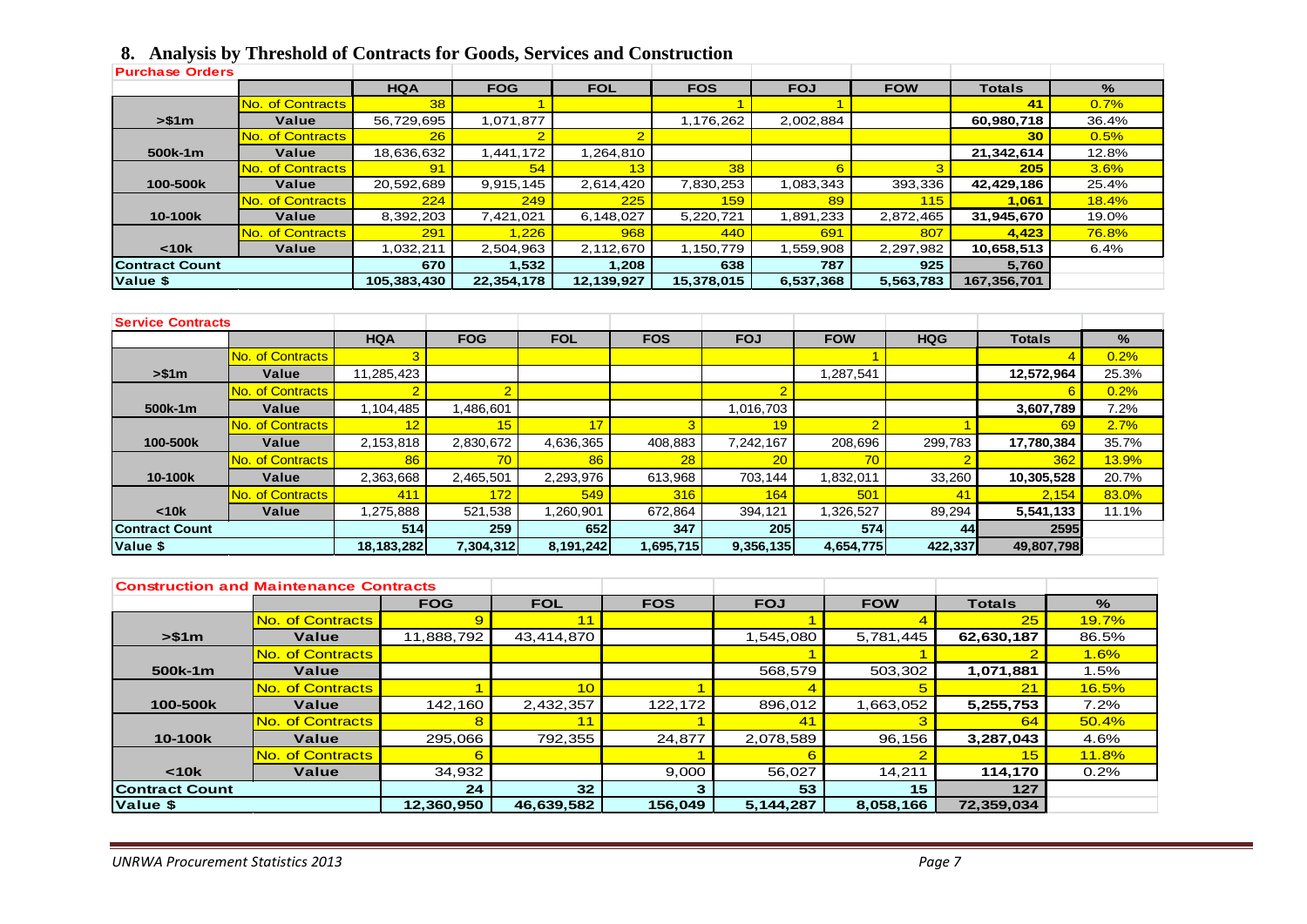#### **9. Procurement per Type of Fund**

|                           | <b>Procurement in 2013</b>           |                          |               |     |  |  |  |  |
|---------------------------|--------------------------------------|--------------------------|---------------|-----|--|--|--|--|
| <b>Contract Type</b>      | <b>Regular Fund</b>                  | <b>Project Fund</b><br>℅ |               |     |  |  |  |  |
| <b>Goods</b>              | \$33,223,275                         | 47%                      | \$134,133,426 | 61% |  |  |  |  |
| <b>Services Contracts</b> | \$34,811,763                         | 50%                      | \$14,996,035  | 7%  |  |  |  |  |
| <b>Works Contracts</b>    | \$1,782,672                          | 3%                       | \$70,576,362  | 32% |  |  |  |  |
|                           | \$219,705,823<br>\$69,817,710<br>24% |                          |               |     |  |  |  |  |



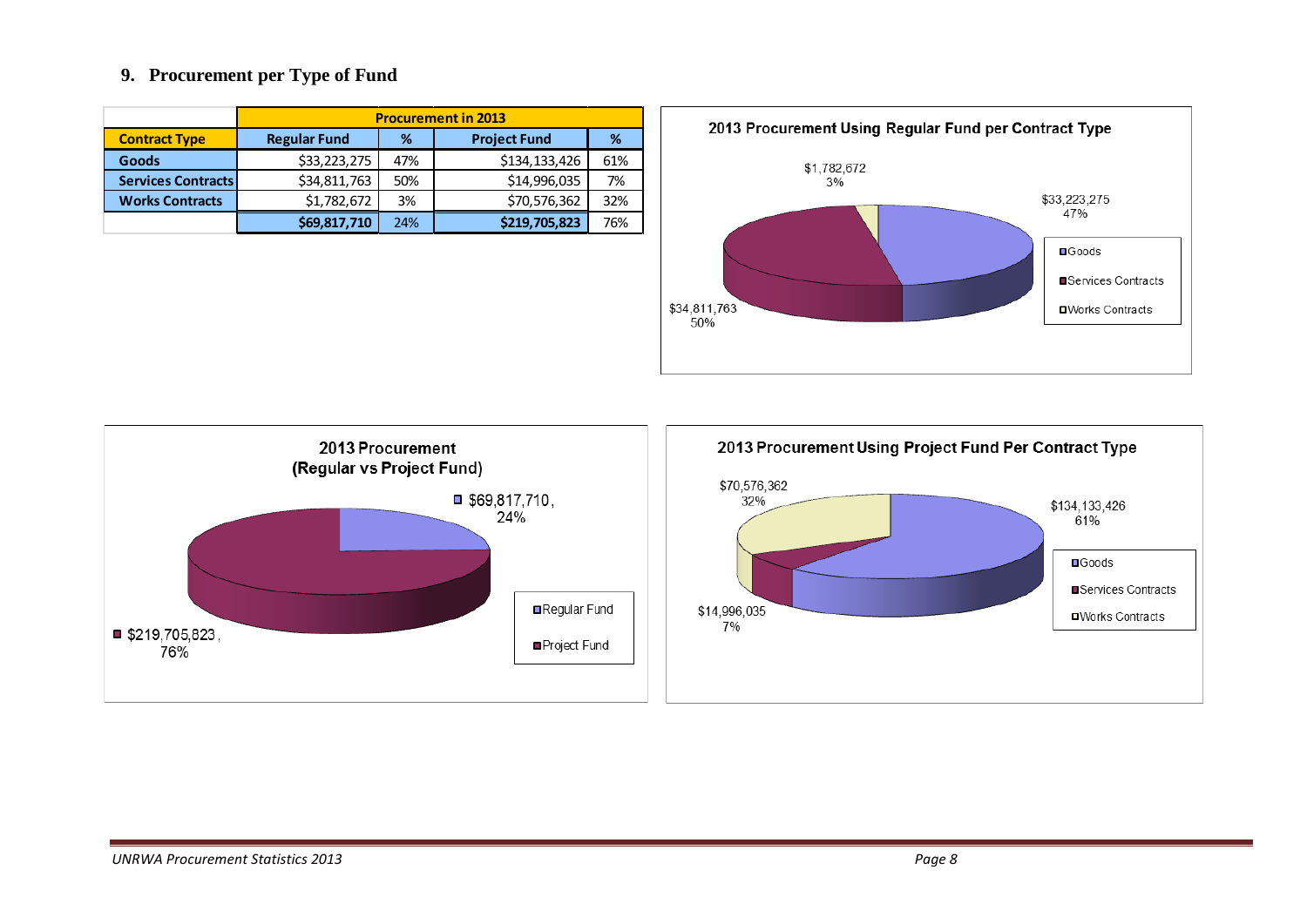| <b>UNCCS</b> | <b>Description</b>                                                              | <b>Total</b> |
|--------------|---------------------------------------------------------------------------------|--------------|
| 229000       | Dairy Products, Other                                                           | 32,316,897   |
| 231000       | <b>Grain Mill Products</b>                                                      | 30,277,617   |
| 216000       | Oils And Fats, Animal And Vegetable                                             | 10,765,059   |
| 018000       | <b>Sugar Plants</b>                                                             | 7,003,902    |
| 333000       | Petroleum Oils And Petroleum Products                                           | 6,827,801    |
| 011000       | Cereals                                                                         | 6,408,197    |
| 211000       | Meat, Fish Products and Poultry.                                                | 5,782,666    |
| 271000       | Textile Articles Made Up                                                        | 5,720,521    |
| 491000       | Motor Vehicles and Parts And Accessories Thereof                                | 4,837,913    |
| 213000       | Vegetables, Prepared And Preserved                                              | 4,810,945    |
| 322000       | Books, Broachers And Leaflets, Maps And Music                                   | 4,084,829    |
| 012000       | Vegetables.                                                                     | 4,071,651    |
| 452000       | Processing Units For Units For EDP And Accessories And Parts Thereof            | 3,786,869    |
| 381000       | Furniture                                                                       | 3,421,811    |
| 239000       | Food Products N.E.C.                                                            | 3,221,490    |
| 352000       | Anthelmintics, Antifilarials, Antioch's Tosomals, Antibacterialsetc.            | 2,611,154    |
| 362000       | Soap, Cleaning Preparations, Perfumes And Toilet Preparations                   | 2,546,867    |
| 481000       | Medical And Surgical Equipment And Orthopedic Appliances                        | 2,185,819    |
| 355000       | Drugs Affecting the Blood And Cardiovascular Blood Products, Plasma Substitutes | 2,017,095    |
| 320000       | Pulp, Paper And Paperboard                                                      | 1,572,589    |
| 234000       | <b>Bakery Products</b>                                                          | 1,097,083    |
| 237000       | Pasta                                                                           | 1,024,378    |
| 351000       | Anesthetics, Analgesics, Antiallergics, Antidotes, Antiepileptic's              | 998,392      |
| 356000       | Dermatological, Anti-Infective Ophthalmic And Gastrointestinal Drugs etc.       | 929,694      |
| 439000       | General Purpose Machinery, Other And Parts Thereof                              | 891,796      |
| 357000       | Hormones, Contraceptives, Vitamins And Minerals                                 | 886,278      |
| 454000       | Input/output Units For EDP, Accessories And Parts Thereof                       | 830,398      |
| 389000       | Manufactured Articles, Other N.E.C.                                             | 806,301      |
| 458000       | Software, Computer, Including Manuals                                           | 758,000      |
| 461000       | Electric Motors, Generators And Transformers, And Parts Thereof                 | 747,807      |
| 484000       | <b>Laboratory Equipment</b>                                                     | 686,873      |
| 451000       | Office And Accounting Machinery And Parts And Accessories Thereof               | 686,853      |
| 482000       | Measuring, Checking And Testing Instruments And Appliances                      | 630,980      |
| 326000       | Registers, Accounting Books, Note Books, And Other Stationary                   | 565,408      |
| 429000       | Metal Products, fabricated, Other                                               | 530,916      |
| 361000       | Paints And Varnishes And Related Products, Ink etc.                             | 521,136      |
| 358000       | Muscle Relaxants, Ophthalmological Preparations etc.                            | 478,978      |
| 282000       | Clothing                                                                        | 437,009      |
| 387000       | <b>Prefabricated Buildings</b>                                                  | 407,713      |
| 215000       | Fruit And Nuts, Prepared Or Preserved                                           | 403,442      |
| 341000       | Chemicals, Organic, Basic                                                       | 386,775      |
| 448000       | Domestic Appliances And Parts Thereof                                           | 386,692      |
| 363000       | Chemical Products N.E.C.                                                        | 354,805      |
| 369000       | Plastic Products N.E.C.                                                         | 331,204      |
| 467000       | <b>Telecommunication Equipment</b>                                              | 328,759      |
| 388000       | Security And Safety Equipment                                                   | 325,743      |
| 013000       | <b>Fruit And Nuts</b>                                                           | 294,335      |
| 347000       | Plastics In Primary Forms                                                       | 289,358      |
| 384000       | Sports Goods                                                                    | 244,984      |
| 483000       | Photographic Equipment, Optical, Measuring And Testing Equipment N.E.C.         | 226,947      |
| 365000       | <b>Rubber Tiers And Tubes</b>                                                   | 217,518      |

#### **10. Purchase of Goods – Items listed based on UNCCS main group and ranked by the highest dollar value**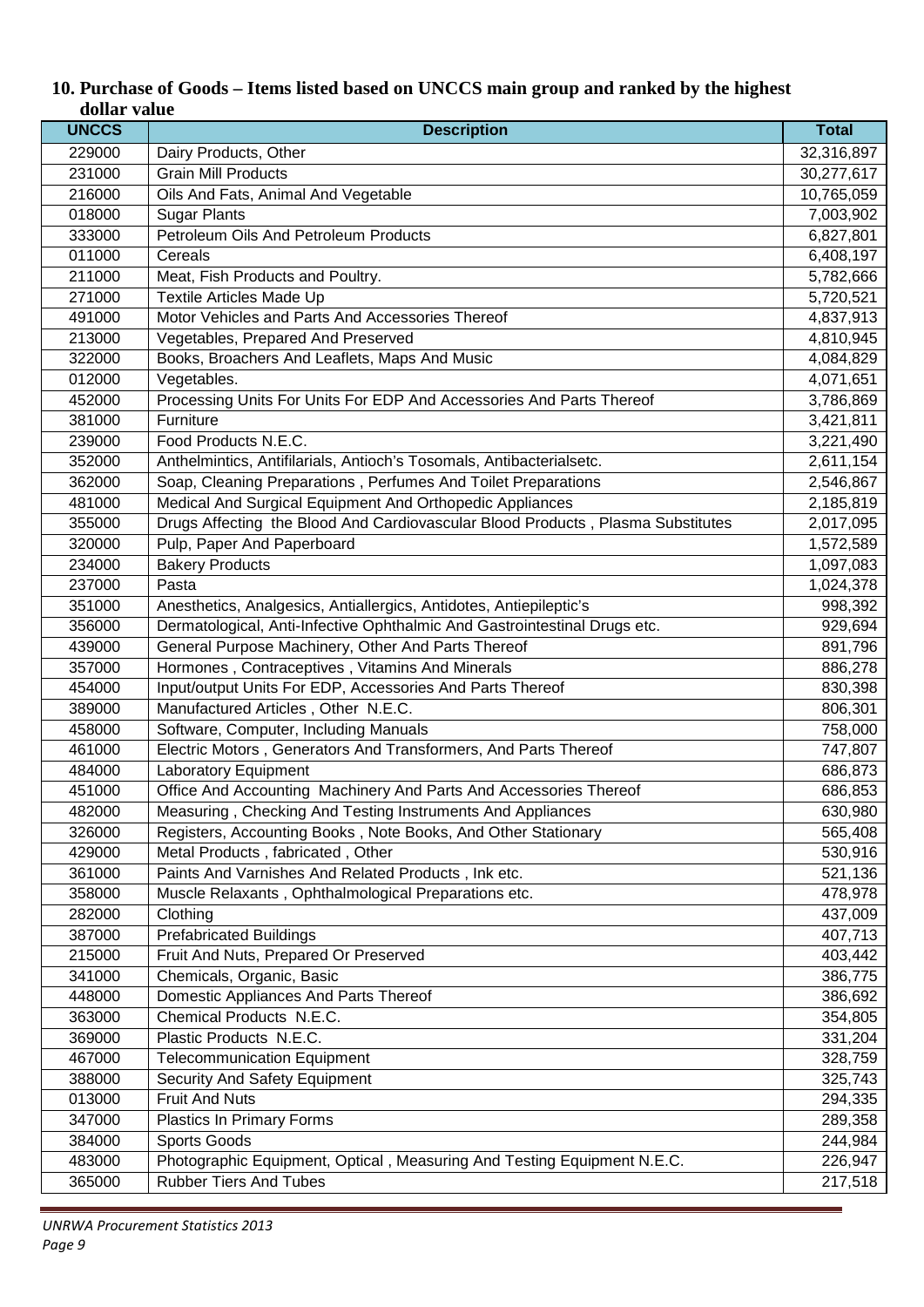| 492000 | Motor Vehicle Bodies (Coach Work), Trailers And Semi-Trailers                   | 213,332 |
|--------|---------------------------------------------------------------------------------|---------|
| 422000 | Tanks, Reservoirs And Containers of Iron, Steel or Aluminum                     |         |
| 442000 | <b>Machine Tools</b>                                                            | 210,546 |
| 368000 | Packaging Products Of Plastics                                                  |         |
| 446000 | Textile Apparel And Leather Production Machinery And Parts Thereof              |         |
| 459000 | EDP Equipment/Machinery, Other, And parts Thereof                               | 194,197 |
| 465000 | Lamps, Arc Lamps And Lighting Equipment And Parts Thereof                       | 175,923 |
| 214000 | Juices, Fruit And Vegetable                                                     | 175,260 |
| 415000 | Copper, Nickel, Aluminum, Lead, Zinc, Titanium And Tin Semi-Finished Products   | 157,694 |
| 292000 | Luggage, Handbags etc., Saddlery And Harness                                    | 150,128 |
| 462000 | Electricity Distribution Or Control Apparatus And Equipment And Parts Thereof   | 147,804 |
| 432000 | Pumps, Compressors, Hydraulic And Pneumatic Power Engines, And Valves And Parts | 143,686 |
| 435000 | Lifting And Handling Equipment And Parts Thereof                                | 142,080 |
| 325000 | Stamps, Postcards, Greeting Cards, Pictures And Other Printed Matter            | 135,131 |
| 469000 | Electrical Equipment, Other And Parts Thereof                                   | 126,274 |
| 279000 | Textiles N.E.C.                                                                 | 124,132 |
| 412000 | Iron And Steel Products, Rolled Drawn And Folded                                | 120,142 |
| 474000 | <b>Projectors And Related Equipment</b>                                         | 119,530 |
| 371000 | <b>Glass And Glass Products</b>                                                 | 119,325 |
| 366000 | <b>Rubber Products</b>                                                          | 117,020 |
| 342000 | Inorganic Chemicals, Basic, N.E.C.                                              | 112,258 |
| 293000 | Footwear                                                                        | 105,615 |
| 319000 | Wood Products, Other, Articles of Cork, Plaiting materials And Straw            | 102,677 |
| 472000 | Radio And Television Receivers, Recording, Reproducing And Amplifying Equipment | 102,248 |
| 441000 | Agriculture Machinery And Parts Thereof                                         | 98,120  |
| 449000 | Machinery , Special Purpose, Other And parts Thereof                            | 88,782  |
| 471000 | Television And Radio Transmitters And Parts And Accessories Thereof             | 80,540  |
| 353000 | Antiprotozoal Drugs And Insect Repellents                                       | 77,314  |
| 266000 | Fabrics, Woven Of Cotton                                                        | 76,984  |
| 456000 | Expendables And Accessories For Use with EDP Equipment                          | 75,732  |
| 487000 | Assistive Devices For Independent Living                                        | 74,105  |
| 345000 | Chemical Products, Basic Miscellaneous                                          | 68,327  |
| 294000 | Footwear, Sports                                                                | 66,098  |
| 464000 | Accumulators, Primary Cells And Primary Batteries And Parts Thereof             | 65,277  |
| 359000 | Vaccines, Sera (Immunologicals) And Anti Retro Virals                           | 64,930  |
| 444000 | Mining, Quarrying And Construction Machinery And Parts Thereof                  | 62,210  |
| 372000 | Ceramic Ware, Non Structural                                                    | 51,028  |
| 263000 | Yarn And Thread Yarn Of Natural Fibers                                          | 45,767  |
| 486000 | Medical And Surgical Equipment, Other                                           | 44,283  |
| 385000 | <b>Games And Toys</b>                                                           | 44,151  |
| 434000 | Ovens And Furnace Burners And Parts Thereof                                     | 43,453  |
| 421000 | Structural Metal Products And parts Thereof                                     | 42,598  |
| 295000 | Footwear, Other                                                                 | 39,554  |
| 354000 | Antineoplastic And Immunosuppressive Drugs And Anti Parkinsonism Drugs          | 34,840  |
| 317000 | Packing Cases, Crates, Drums, Pallets etc. Of Wood                              | 31,066  |
| 268000 | Fabrics, Special                                                                | 27,171  |
| 314000 | <b>Boards And Panels</b>                                                        | 26,840  |
| 311000 | Wood, Timber                                                                    | 25,773  |
| 433000 | Bearings, Gears, Gearing And driving Elements, And Parts Thereof                | 24,618  |
| 235000 | Sugar                                                                           | 24,571  |
| 367000 | Plastics, Semi-manufactures Thereof                                             | 23,730  |
| 431000 | Engines And Turbines And Parts Thereof                                          | 23,258  |
| 153000 | Sands, Pebbles, Gravel, Broken Or Crushed Stone, Natural Bitumen, Asphalt       | 22,200  |
| 475000 | Audio Visual Equipment, Parts And Accessories                                   | 20,523  |
| 374000 | Cement, Lime, Lime And Plaster                                                  | 16,688  |
|        |                                                                                 |         |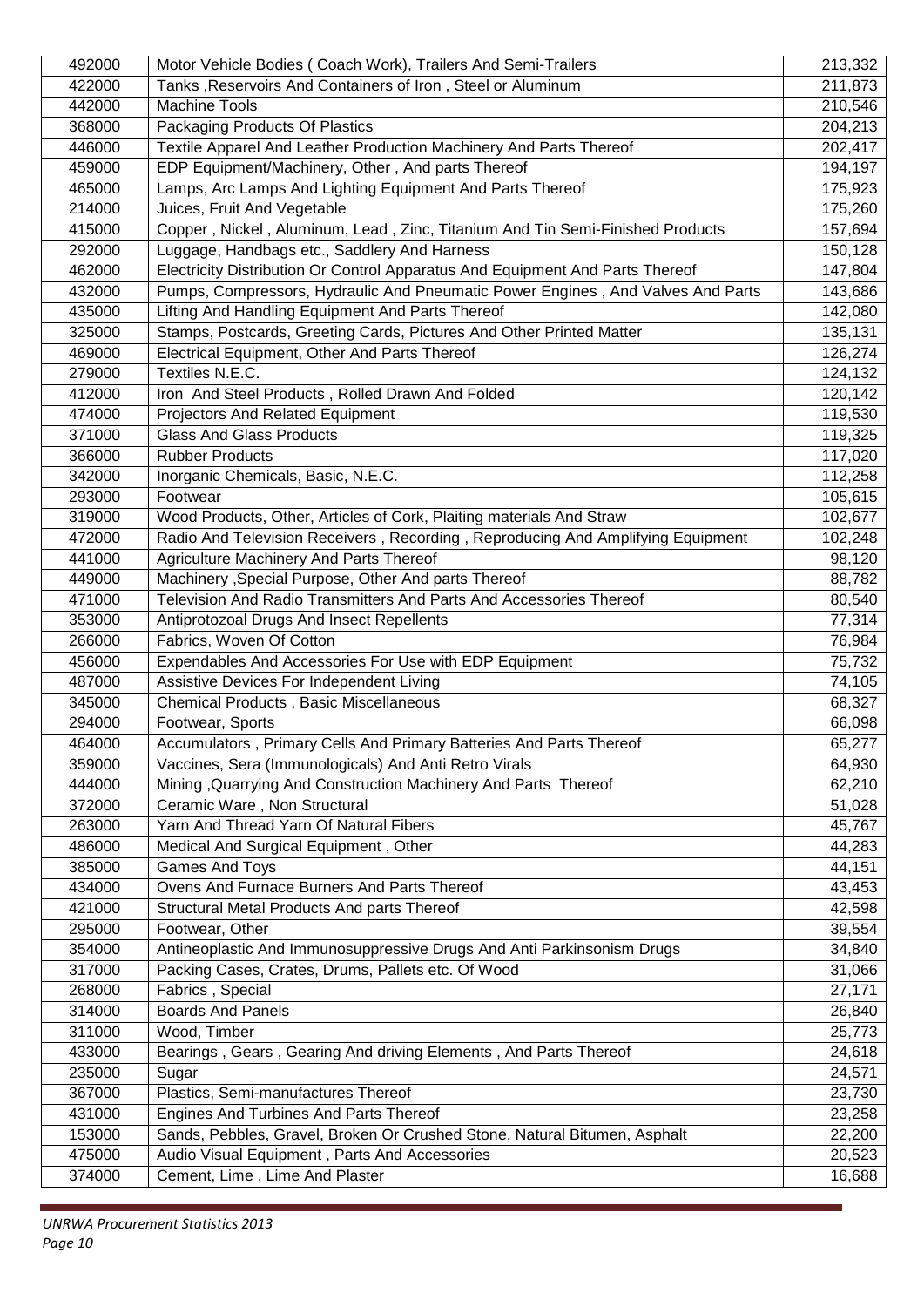| 244000 | Drinks, Soft, Bottled Mineral Waters                                      | 16,525 |
|--------|---------------------------------------------------------------------------|--------|
| 453000 | Storage Units And Storage Media For EDP                                   | 14,699 |
| 445000 | Food, Beverages And Tobacco Processing Machinery And Parts Thereof        | 13,354 |
| 041000 | Fish, fresh Or Chilled                                                    | 13,312 |
| 316000 | Wood For Joinery And Carpentry                                            | 11,990 |
| 466000 | Electronic Components                                                     | 11,955 |
| 447000 | <b>Industrial Process Machinery And Equipment</b>                         | 9,666  |
| 151000 | Stone, Monumental Or Building                                             | 8,707  |
| 016000 | <b>Beverage And Spice Crops</b>                                           | 8,389  |
| 350000 | <b>Pharmaceutical Products And Vaccines</b>                               | 8,086  |
| 015000 | Plants, Flower, Fruit And Vegetable Seeds                                 | 7,822  |
| 489000 | Watches And Clocks And Parts Thereof                                      | 7,424  |
| 375000 | Concrete, Cement And Plaster, Articles Thereof                            | 7,025  |
| 496000 | Aircraft And Spacecraft, And Parts Thereof                                | 6,894  |
| 323000 | Newspapers, Journals And Periodicals                                      | 6,800  |
| 373000 | Refractory Products And Structural Non-Refractory Clay Products           | 6,500  |
| 152000 | Gypsum, Anhydrite, Limestone Flus, Limestone And Other Calcareous Stone   | 6,151  |
| 221000 | Milk And Cream, Processed, In Liquid Form                                 | 5,434  |
| 291000 | Leather, Tanned Or Dressed, Composition Leather                           | 5,330  |
| 379000 | Mineral Products, Non-Metallic, Other, N.E.C.                             | 5,010  |
| 485000 | Laboratory Equipment, Special Purpose, Other                              | 4,686  |
| 272000 | Carpets And Other Textile Floor Coverings                                 | 4,609  |
| 414000 | Copper, Nickel, Aluminum, Alumina, Lead, Zinc And Tin, Unwrought          | 4,564  |
| 019000 | Vegetable Materials, Raw, N.E.C.                                          | 4,486  |
| 212000 | Fish, Prepared And Preserved                                              | 4,370  |
| 267000 | Fabrics, Woven, Of Man-Made Filaments And Staple Fibers                   | 4,284  |
| 014000 | Oil Seeds And Oleaginous Fruit                                            | 3,999  |
| 443000 | Machinery For Metallurgy And Parts Thereof                                | 3,857  |
| 343000 | Tanning Or Dyeing Extracts, Coloring Matter                               | 3,814  |
| 411000 | Iron And Steel, Basic                                                     | 3,624  |
| 032000 | Gums, Natural                                                             | 2,874  |
| 154000 | Clays                                                                     | 2,493  |
| 312000 | Wood Shaped Along Any of Its Edges, Wood wool, Flour or Chips             | 2,153  |
| 423000 | <b>Steam Generators And Parts Thereof</b>                                 | 2,137  |
| 029000 | Animal Products, Other                                                    | 2,114  |
| 273000 | Twine, Cordage, Ropes And Articles Thereof (Including Netting)            | 2,077  |
| 346000 | Fertilizers                                                               | 2,000  |
| 264000 | Yarn And Thread, Textile, Of Man-made Filaments Or Staple Fibers          | 1,612  |
| 344000 | Mineral Products, Activated Natural etc.                                  | 1,557  |
| 161000 | Minerals, Chemical And Fertilizer                                         | 1,456  |
| 383000 | <b>Musical Instruments</b>                                                | 1,278  |
| 490000 | <b>Transport Equipment</b>                                                | 1,022  |
| 172000 | Gas - Coal Gas, Water Gas, Producer Gas And Similar Gases                 | 986    |
| 265000 | Fabrics Woven(Except Special Fabrics) Of Natural Fibers Other Than Cotton | 986    |
| 260000 | <b>Textiles</b>                                                           | 791    |
| 163000 | Stones, Precious And Semi-Precious, Minerals, Other                       | 760    |
| 232000 | Starches And Starch Products, Sugars And Sugar Syrups N.E.C.              | 563    |
| 236000 | Cocoa, Chocolate And Sugar Confectionery                                  | 517    |
| 150000 | Stone, Sand And Clay                                                      | 500    |
| 180000 | Water                                                                     | 496    |
| 477000 | Audio Visual Equipment For use as Teaching Aid                            | 475    |
| 335000 | Petroleum Jelly, Paraffin Wax And Other Mineral Waxes                     | 450    |
| 340000 | Chemicals, Basic                                                          | 415    |
| 391000 | Wastes From Food And Tobacco Industry                                     | 390    |
|        |                                                                           |        |
| 162000 | Salt And Pure Sodium Chloride, Sea Water                                  | 337    |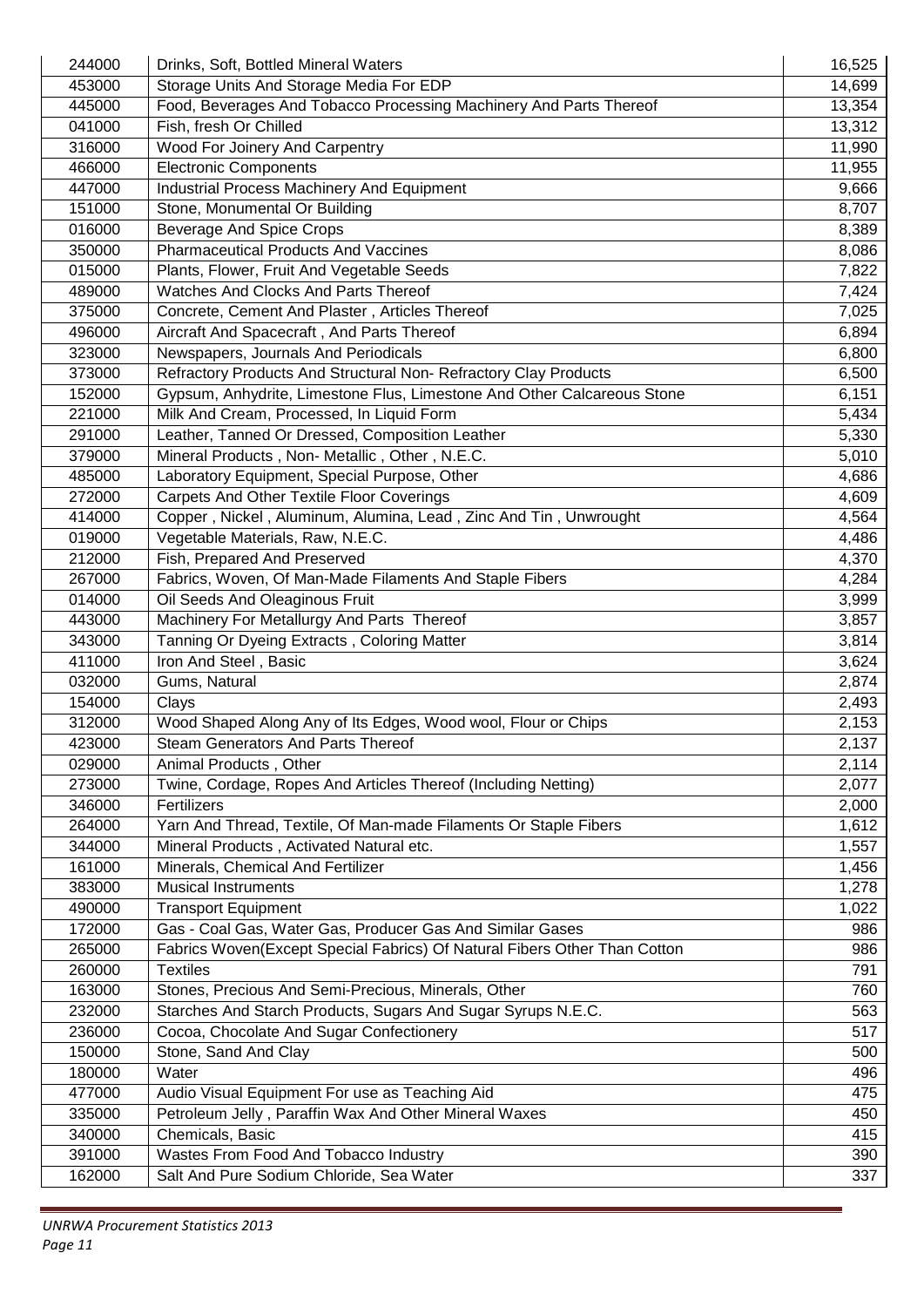| 249000 | <b>Other Food Related Liquids</b>                            | 299              |
|--------|--------------------------------------------------------------|------------------|
| 348000 | <b>Rubber In Primary Forms</b>                               | 136              |
| 296000 | Footwear, Parts Thereof                                      | 77               |
| 281000 | Fabrics, Knitted Or Crocheted                                | 28               |
| 218000 | Oil-Cake, Vegetable Waxes And Similar Residues               | 28               |
| 393000 | <b>Metal Waste And Scraps</b>                                | 15 <sup>15</sup> |
| 416000 | Metals, Non-Ferrous, Other And Articles Thereof              | 14               |
| 413000 | Metals, Basic, Precious And Metals Clad With Precious Metals | 11               |
| 040000 | Fish And Other Fishing Products                              | 6                |
|        |                                                              | 167,356,701      |

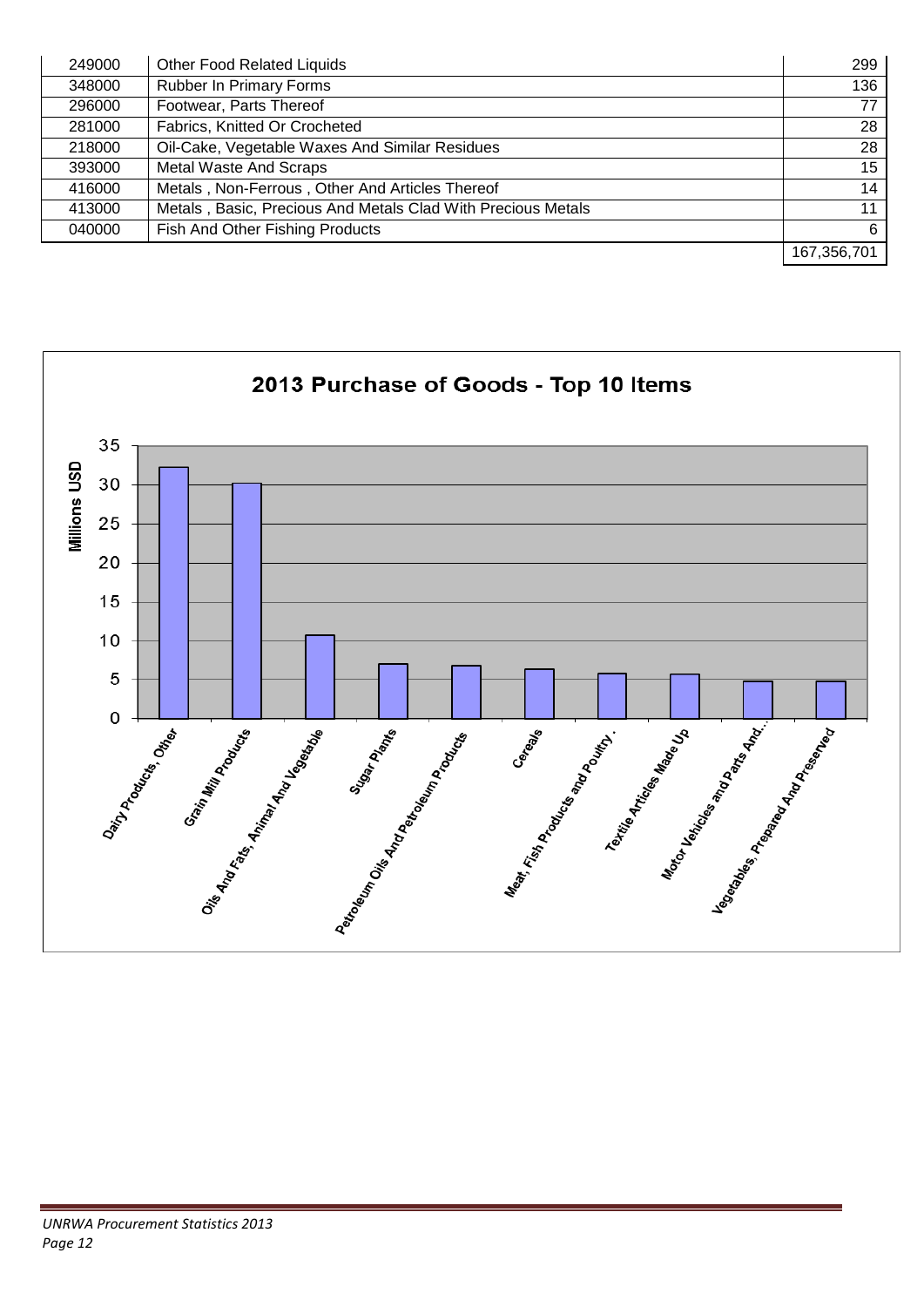#### **11. Construction, Works, Maintenance and Service Contracts Ranked by Highest \$ Value**

| <b>Construction and Works Contracts</b>       |                          |            |
|-----------------------------------------------|--------------------------|------------|
|                                               | Contracts Count Value \$ |            |
| Shelter Construct/Rec on Contract, Basis      |                          | 42,733,390 |
| <b>Buildings-Capital Work in Progress</b>     | 47                       | 22,186,957 |
| Installations and Structure Third Party       | 14                       | 4,768,341  |
| Repairs of Damaged Buildings & Structure      | 34                       | 2,233,651  |
| Construct. & Alterat. of Agency Premises      |                          | 311,921    |
| Repair of Shelters on Contractual Basis       |                          | 80,804     |
| Consultancies (legal, management, audit, etc) |                          | 43,970     |
| <b>Totals</b>                                 | 127                      | 72,359,034 |